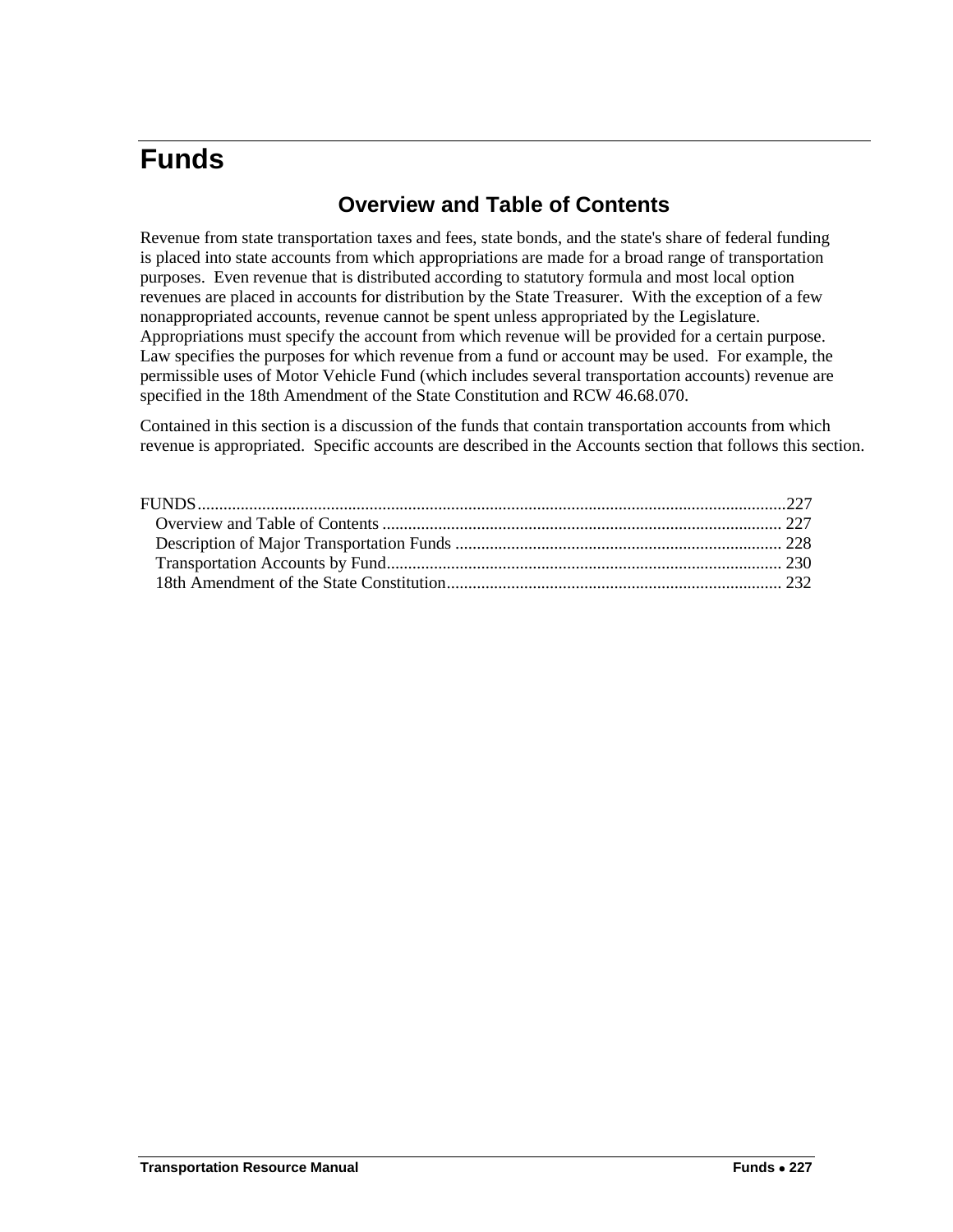# **Description of Major Transportation Funds**

<span id="page-1-0"></span>State transportation programs are funded mainly by appropriations from accounts within the Motor Vehicle Fund. Several other funds contain accounts that provide revenue for transportation purposes, including the Multimodal Transportation Fund, and the Transportation Bond Fund.

Funds are fiscal and accounting entities established within the state treasury for the purpose of accounting for revenue sources that are earmarked for certain programs and expenditures. Transportation funds, like all other state funds, are comprised of accounts that are used for similar purposes or have similar restrictions. The Accounts section of this manual describes the accounts that provide revenue to support transportation agencies, programs, or projects.

State, federal, and local revenues are recorded separately within each account. Appropriations found in budget bills usually will distinguish the source of revenue. For example, the Department of Transportation receives Motor Vehicle Fund-State, Motor Vehicle Fund-Federal, and Motor Vehicle Fund-Local dollars.

Note that in many cases when people refer to the Motor Vehicle Fund, they are referring to the basic account within that fund rather than all of its accounts. In statute, the term "fund" is often used to refer to a single account rather than a grouping of accounts. This manual uses the term "basic account" to signify those entities that in statute are called funds but act as accounts.

Following is a description of each of the major transportation funds:

### MOTOR VEHICLE FUND

The Motor Vehicle Fund was established for the purpose of supporting highway and highway-related programs (RCW 46.68.070). Motor Vehicle Fund revenue comes mainly from federal grants, state motor fuel taxes, and vehicle registration fees.

Under the 18th Amendment of the State's Constitution, which was approved by voters in 1944, expenditures of revenues deposited in this fund are restricted to the support of state, city and county highway maintenance and construction, highway-related activities of the Washington State Patrol, Washington State Ferries, and other highway purposes (see *[18th Amendment of the State Constitution](#page-5-0)* on page 232). Rail, bus, and air transportation may not be financed with Motor Vehicle Fund dollars. However, fund revenues may be used for facilities for pedestrians, equestrians, and bicyclists in the following cases: for existing trails on highway right-of-way, where an existing highway severs a trail, or where the use of a trail will materially increase motor vehicle safety.

When people speak of the Motor Vehicle Fund, they often are referring to the Motor Vehicle Account that is the repository for residual state revenue remaining after statutory distributions of gas tax and vehicle registration fees to cities, counties, and other accounts within the fund. The Motor Vehicle Account is the recipient of most federal highway dollars and is the largest transportation account in terms of revenue.

### MULTIMODAL TRANSPORTATION FUND

Formally called the Transportation Fund, this fund was established during the 1990 legislative session to be used for general transportation purposes (RCW 82.44.180). Accounts in this fund are not subject to the 18th Amendment requirements specifying "highway purposes." As a result, money from this fund can be used for programs such as high capacity transit, aviation, passenger and freight rail, and new transportation technologies, as well as for highway purposes. The accounts that have historically comprised the Highway Safety Fund—the Highway Safety Account and the Motorcycle Safety and Education Account—are now included in the Multimodal Transportation Fund.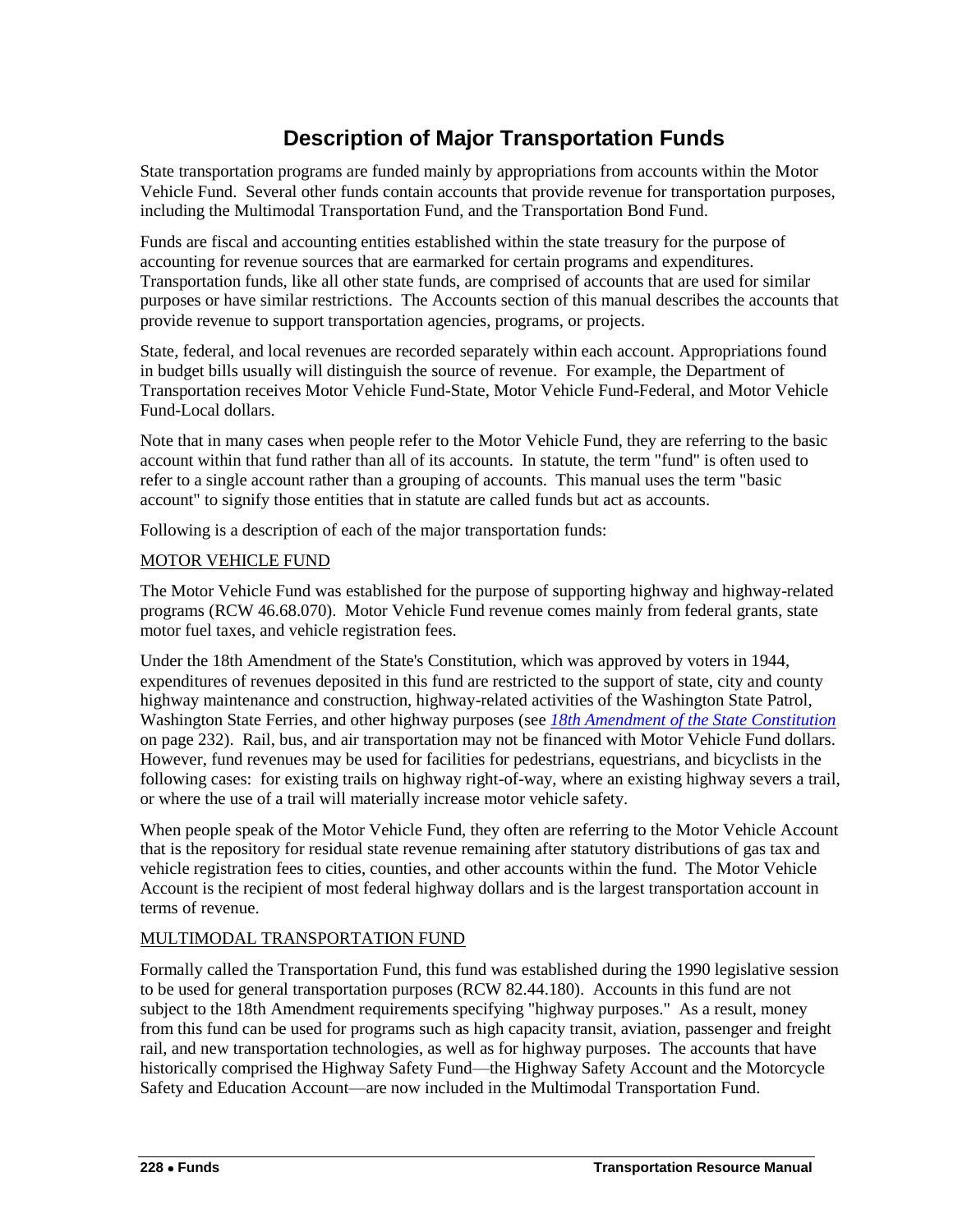### GENERAL FUND

Some accounts devoted to transportation, such as the Pilotage Account, are included in the General Fund. The term General Fund is often used when referring to the basic account within the General Fund as well as the fund itself. The basic account may also be referred to as the General Fund-State. The General Fund is the account into which most nonearmarked state tax revenue is deposited and which provides revenue for the operations of most nontransportation state agencies. There have been occasions when revenue from the General Fund has been appropriated for transportation purposes.

#### TRANSPORTATION BOND FUND

This fund contains accounts that serve as repositories for Motor Vehicle Fund revenues that are to be used to pay highway or ferry bond debt. Included in this fund are three accounts: the Highway Bond Retirement Account for debt service on Department of Transportation bonds, the Ferry Bond Retirement Account for debt service on marine bonds authorized in 1977 and 1992, and the Transportation Improvement Board Bond Retirement Account for debt service on Transportation Improvement Board (formally called the Urban Arterial Board) bonds.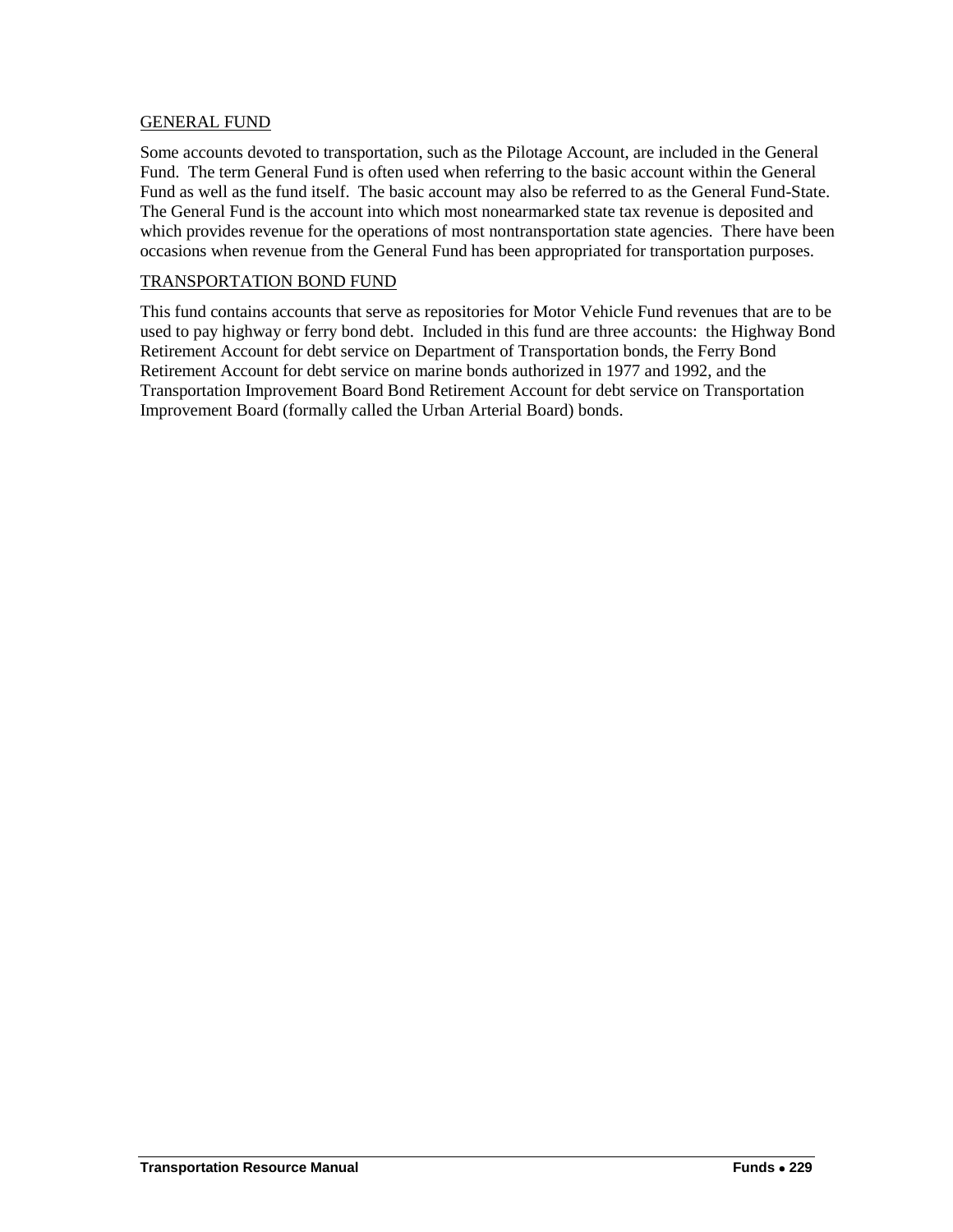### **Transportation Accounts by Fund**

### <span id="page-3-0"></span>MOTOR VEHICLE FUND

Motor Vehicle Account (108) County Arterial Preservation Account (186) Department of Licensing Services Account (201) Freight Mobility Investment Account (09E) Highway Infrastructure Account (096) Puget Sound Ferry Operations Account (109) Puget Sound Capital Construction Account (099) Puyallup Tribal Settlement Account (736) *(Inactive account)* Recreational Vehicle Account (097) Rural Arterial Trust Account (102) Small City Pavement and Sidewalk Account (08M) Special Category C Account (215) State Patrol Airplane Account (471) State Patrol Highway Account (081) Tacoma Narrows Toll Bridge Account (511) Transportation 2003 Account (Nickel Account) (550) Transportation Improvement Account (144) Transportation Partnership Account (09H) Urban Arterial Trust Account (112)

### MULTIMODAL TRANSPORTATION FUND

Multimodal Transportation Account (218) Advance Right-of-Way Revolving Account (880) Aeronautics Account (039) Bicycle and Pedestrian Safety Account (282) Biometric Security Account (487) Essential Rail Assistance Account (02M) Federal Local Rail Assistance Account (688) Freight Congestion Relief Account (14K) Freight Mobility Multimodal Account (11E) High-Occupancy Toll Lanes Operations Account (09F) Highway Safety Account (106) Ignition Interlock Device Revolving Account (14V) Impaired Driving Safety Account (281) King Street Railroad Station Facility Account (432) Miscellaneous Transportation Programs Account (784) Motorcycle Safety Education Account (082) Passenger Ferry Account (203) *(Inactive Account)* Pilotage Account (025) Produce Railcar Pool Account (07N) Public Transportation Systems Account (232) Regional Mobility Grant Program Account (11B) Transportation Infrastructure Account (094) Washington Fruit Express Account (509) *(Inactive account)*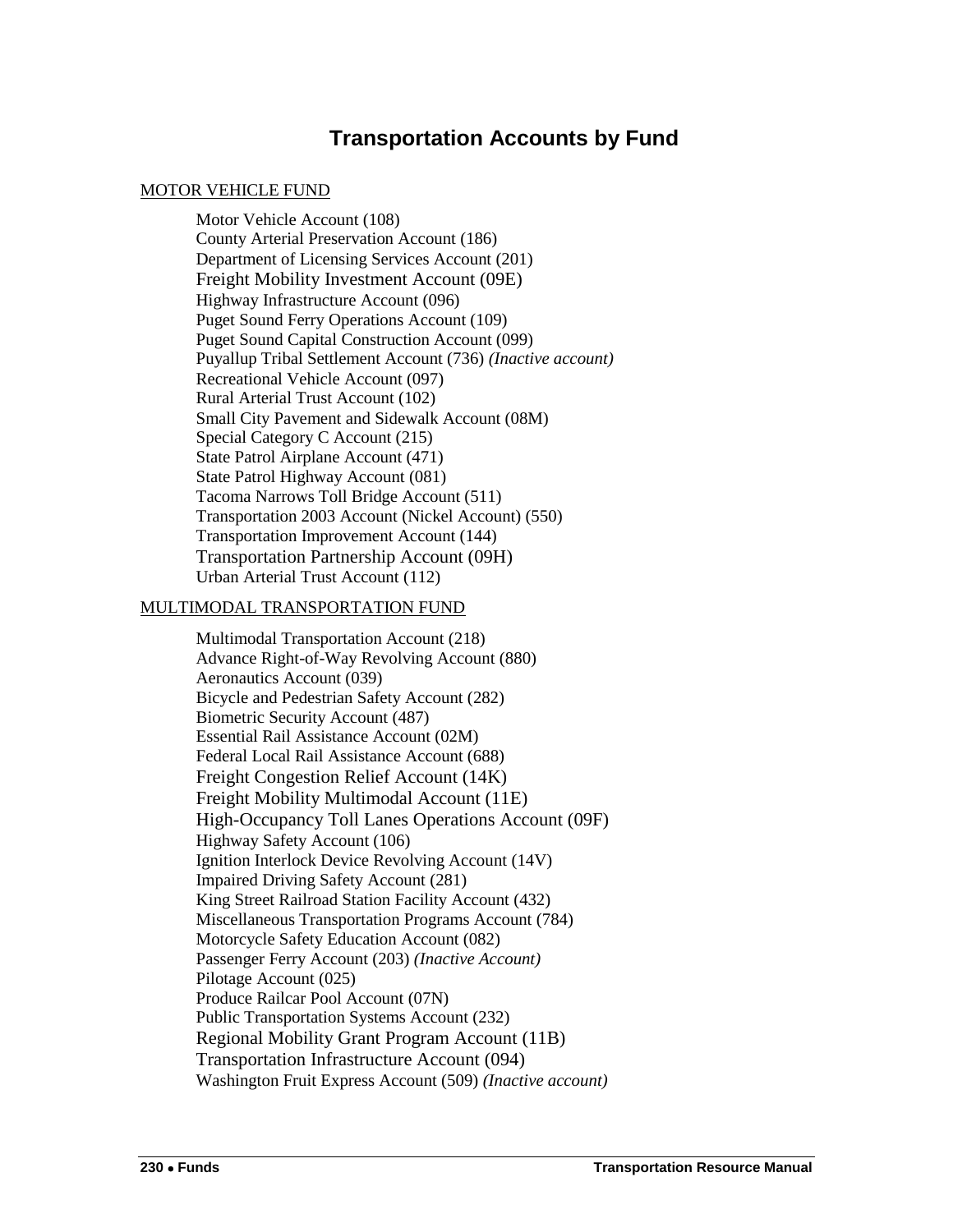### TRANSPORTATION BOND FUND

Ferry Bond Retirement Account (304) Highway Bond Retirement Account (303) Transportation Improvement Board Bond Retirement Account (305)

### TRANSPORTATION ACCOUNTS IN MISCELLANEOUS FUNDS

Advanced Environmental Mitigation Revolving Account (789) (Miscellaneous Trust Fund) Advance Right-of-Way Revolving Account (880) (Miscellaneous Trust Fund) Air Pollution Control Account (216) (Natural Resources Fund) Grade Crossing Protective Account (080) (Central Administrative and Regulatory Fund) High Occupancy Vehicle Account (737) (Local Government Distributions Fund) License Plate Technology Account (06T) (Central Administrative and Regulatory Fund) Miscellaneous Program Account ("Grain Train") (759) (Miscellaneous Trust Fund) School Zone Safety Account (780) (Miscellaneous Trust Fund) Transportation Equipment Account (410) (Equipment Revolving Fund) Vehicle License Fraud Account (04V) (Central Administrative & Regulatory Fund) Vessel Response Account (07C) (Wildlife and Natural Resources Fund) Wildlife Account (104) (Wildlife Natural Resources Fund)